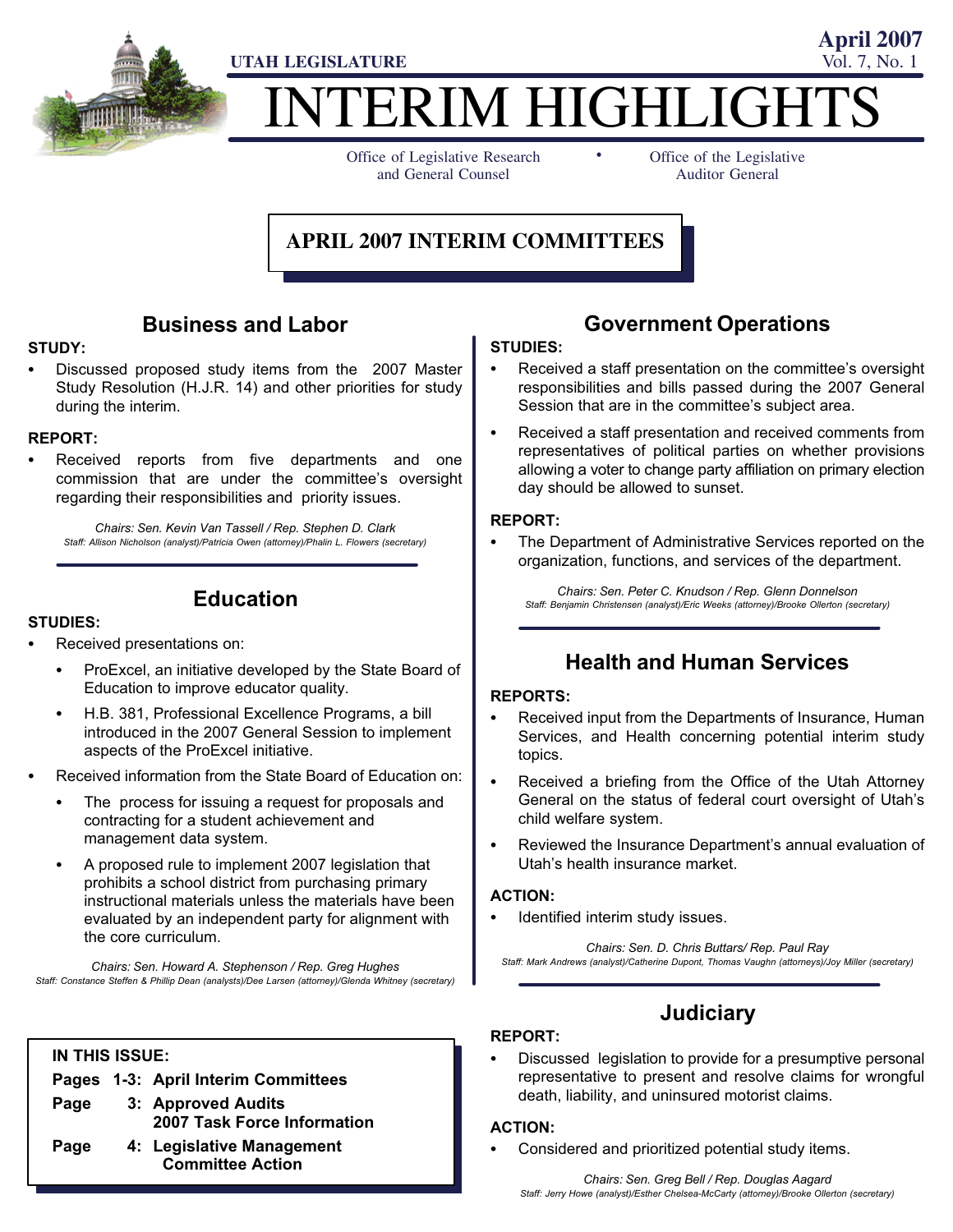## Law Enforcement and Criminal Justice

## REPORTS:<br>-

- Committee staff reported on the 2007 bills passed and appropriations made in the committee's subject areas. Staff also provided statistics from the 2007 General Session, and comparative information from recent sessions.
- Received from the Sentencing Commission and the Office of the Attorney General historical, procedural, and legal information on the death penalty, including lethal injection.

## ACTION: -

 Committee members provided input to the committee chairs on priority preferences for interim study.

> Chairs: Sen. Jon Greiner / Rep. DeMar "Bud" Bowman Staff: Stewart E. Smith (analyst)/Susan Creager Allred (attorney) Wendy Bangerter (secretary)

### Natural Resources, Agriculture, and Environment

## STUDIES:<br>-

- Considered information provided by the state engineer regarding several water forfeiture issues.
- Discussed potential interim studies and reports.

## REPORTS: -

- Received a report from the Department of Natural Resources and the state engineer on the status of the proposal to divide the Snake Valley Aquifer with Nevada.
- Received the Department of Agriculture and Food report on efforts to eradicate the Japanese beetle in Utah County.

Chairs: Sen. Darin Peterson / Rep. Roger E. Barrus Staff: Brian Allred (analyst)/Emily R. Brown (attorney)/Joy Miller (secretary)

### Political Subdivisions

## STUDIES:<br>-

- Received an overview of political subdivisions, including counties, municipalities, local districts, special service districts, community development renewal agencies, and entities created by interlocal agreements.
- Reviewed whether the provisions of Subsection 17B-1-302(1) in H.B. 65, "Special and Local Districts Amendments," (2007 General Session) should be amended regarding the qualifications of the board of trustee members of a local district if it contains a significant number of seasonally occupied homes.
- Discussed the possibility of placing local districts and municipalities on the same election ballot.

## ACTION:

 Voted to reestablish the Special Districts Subcommittee to complete the rewrite of Title 17A, Local Government Controlled Districts.

#### STUDIES:<br>-

- Discussed existing state and federal laws regarding child and adult pornography, and the delivery of pornography via the Internet.
- Received suggestions from interested parties for legislation regulating wireless broadcasts and Internet service provider recordkeeping.

Chairs: Sen. Scott K. Jenkins / Rep. Michael Noel Staff: Richard North (analyst)/Christopher Parker (attorney)/Tracey Fredman (secretary)

## Revenue and Taxation

#### STUDIES:

- Reviewed a process to draft legislation to repeal the state individual income tax formula based on graduated brackets and rates.
- $\bullet$  Reviewed a proposal to change the formula for apportionment of taxable income under the state corporate income tax.
- Reviewed the distribution formula for the local option sales and use tax.
- Reviewed the taxes and fees imposed on aircraft located in the state.

## REPORTS: -

- Received a report on electronic filing and remittance of taxes and fees collected by the Utah State Tax Commission.
- Received a report on recent trends in state tax revenue collections. The Utah State Tax Commission estimates that actual revenue collections for fiscal year 2007 will exceed targeted revenues.

Chairs: Sen. Wayne Niederhauser / Rep. John Dougall Staff: Bryant Howe, Phillip Dean, & Leif Elder (analysts)/Rebecca Rockwell & Angela D. Oakes (attorneys) Phalin Flowers (secretary)

## **Transportation**

### STUDIES:<br>-

- Discussed the history and purpose of metropolitan planning organizations.
- Studied the federal REAL ID Act of 2005 and its potential impact on the Utah's driver license and identification card programs.

## REPORT: -

 Received a report from the state's four metropolitan planning organizations regarding their coverage areas and long−range transportation plans.

> Chairs: Sen. Carlene Walker / Rep. Todd Kiser Staff: Mark Steinagel (analyst)/Shannon Halverson (attorney) Tracey Fredman (secretary)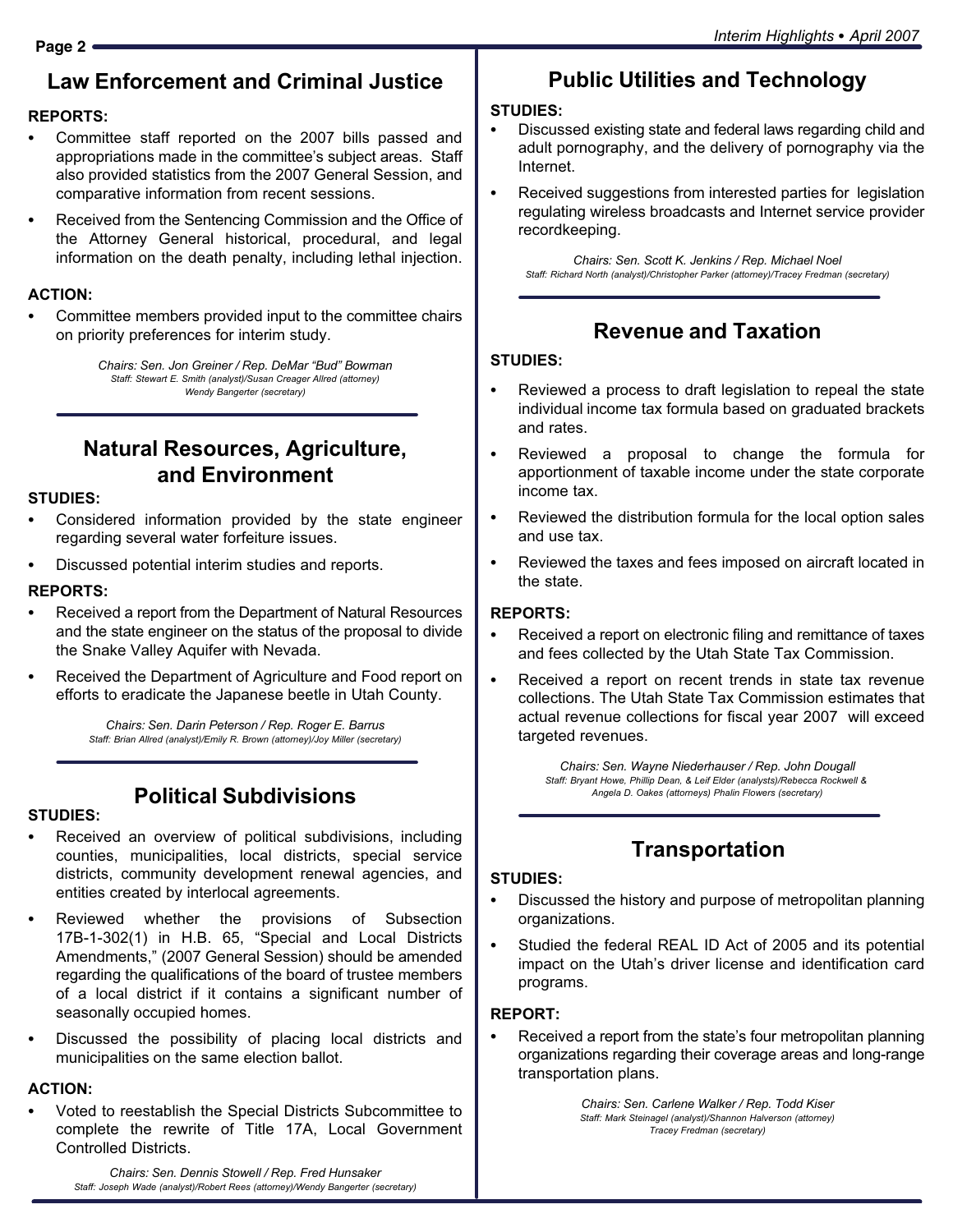#### Workforce Services & Community and Economic Development

## REPORTS: -

- Received a report from committee staff regarding legislation passed during the 2007 General Session that is related to the committee's subject area.
- Received reports from the Department of Community and Culture, the Governor's Office of Economic Development, and the Department of Workforce Services, including discussions of agency duties and recommendations for interim study.

### ACTIONS:

- Directed staff to open a 2008 General Session bill file for S.B. 249, Economic Development Incentives Modifications, which did not pass in the 2007 General Session.
- Approved study items for the 2007 interim.

Chairs: Sen. Mark B. Madsen / Rep. Steven Mascaro Staff: Art Hunsaker (analyst)/Jim Wilson (attorney)/Glenda Whitney (secretary)

#### **2007 TASK FORCE INFORMATION**

#### **Task Forces Enacted − 2007 General Session**

Government Competition and Privatization **Subcommittee** 

Higher Education Task Force

Judicial Retention Election Task Force

Local Issues Task Force

#### **Ongoing Task Forces**

Medicaid Interim Committee

Rules Committee Recodification

State Water Development Commission

Utah International Trade Commission

#### **Task Forces Discontinued or Repealed**

Charter Schools Study

Privately Owned Health Care Organization Task Force

Water Issues Task Force

#### **APPROVED AUDITS**

Provided by Office of the Legislative Auditor General

| <b>Audits in Process</b>                     | <b>Estimated</b><br>Release<br>Date |
|----------------------------------------------|-------------------------------------|
| In-Depth Follow-up of SITLA                  | May 2007                            |
| Uniform Mgmt of Institutional Funds Act      | May 2007                            |
| Education Costs for Undocumented<br>Children | May 2007                            |
| Court Surcharge Account/Bail                 | June 2007                           |
| <b>Turnover Savings in Education</b>         | June 2007.                          |
| Underground Fuel Storage Tank Fund           | June 2007                           |
| <b>School Districts/Accounting Controls</b>  | July 2007                           |
| Class Size Reduction                         | August 2007                         |
| Utah Transit Authority                       | Sept. 2007                          |

| <b>Approved Audits</b><br>in Priority Order      | Date<br><b>Approved</b> |
|--------------------------------------------------|-------------------------|
| Davis Behavior Health                            | March 2007              |
| Coal & Mining Regulatory Program                 | January 2007            |
| <b>Carson Smith Special Needs</b><br>Scholarship | March 2007              |
| Jail Contracting                                 | February 2007           |
| <b>Committee of Consumer Services</b>            | February 2007           |
| State Mental Hospital                            | March 2007              |
| School Building Construction                     | December 2005           |